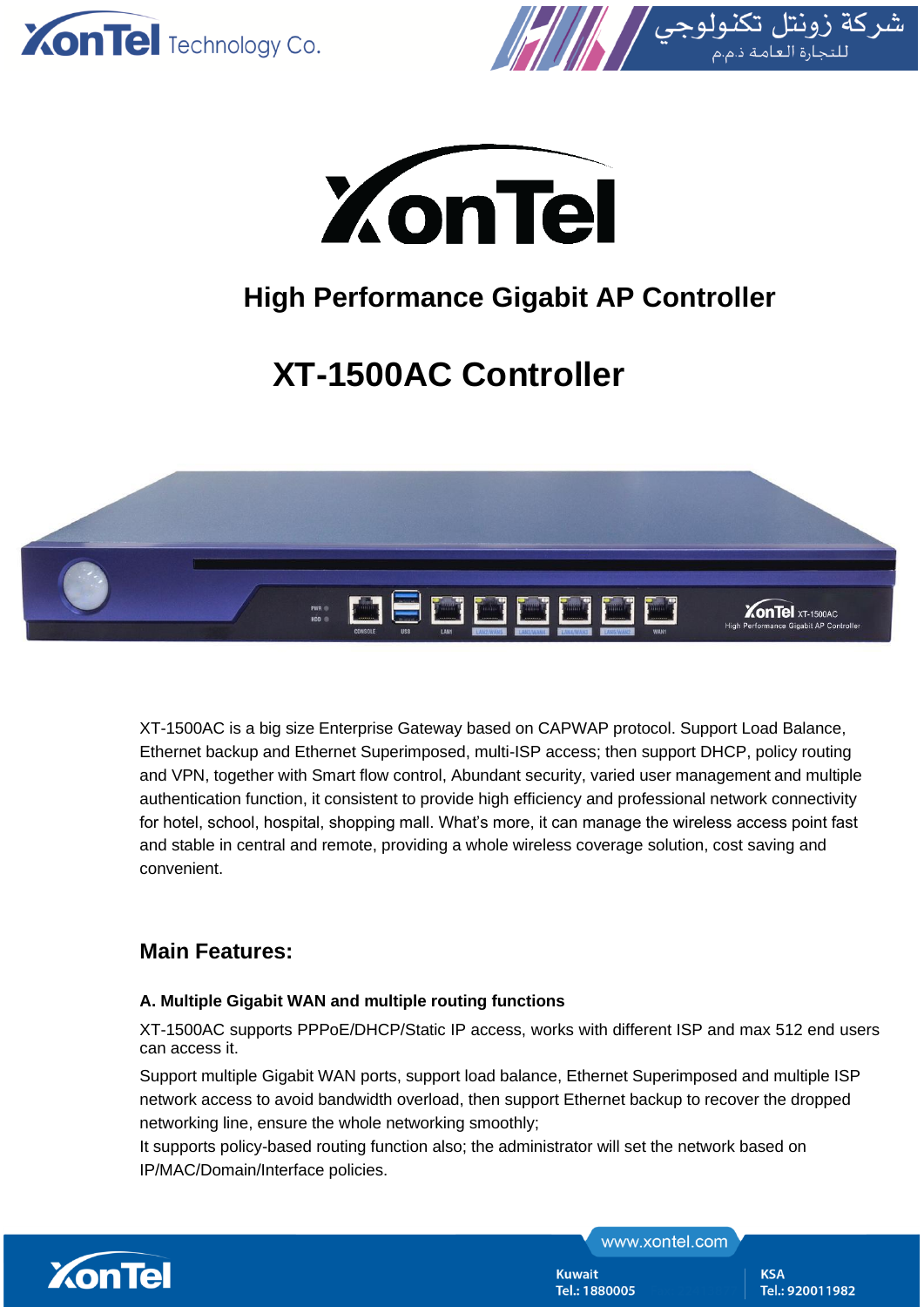



#### **Smart QoS**

XT-1500AC supports smart QoS based on ports, individual users, user groups and user applications. Allow bandwidth reservation and dispatch by tunnel or by application.

It provides a variety of functions including multiple queuing mechanisms (priority queuing, low latency queuing, custom queuing, weighted queuing), congestion avoidance, traffic policing, traffic shaping and priority marking, ensuring different service for different users and applications.

#### **Abundant security mechanism**

XT-1500AC support a variety of security mechanism, like TCP/UDP/ICMP Flooding, IP/MAC/URL/Web filtering functions, Ping of Death and other related threats, extend protection to every port of the router and enable the ports to provide DoS/DDoS attack protection, traffic monitoring, Uniform Resource Locator (URL) filtering, and application layer filtering.

What's more, it supports user management and password protection. Users of different levels are assigned with different configuration authorities.

#### **Multiple authentication**

XT-1500AC support portal authentication, PPPoE authentication and Radius authentication. It supports Wechat authentication, one-time password authentication, displays or promotes advertisements to users and brings extra value for merchants; Then supports SMS authentication when accessing into cloud servers and works with SMS gateway.

Then it can work with the 3<sup>rd</sup> party radius server for advertisement and billing functions.

What's more, it works as a PPPoE server, and can create a PPPoE account, password, bandwidth and valid time, to realize PPPoE billing function.

#### **Remote Maintenance, Auto firmware upgrade**

Administrators can access XT-1500AC management interface page remotely at home, to manage and maintain the wireless access point, keeping the whole network stable in an economical way. XT-1500AC can automatically upgrade the newly released firmware, zero steps to recover the system problem.

#### **F. Others**

XT-1500AC supports WAN port VLAN, VPN dial up, DNS Proxy, IP address translation, user behavior management, making it more professional in Enterprise.

#### **AC management for wireless AP**

Assign IP address for Wireless AP: Built in DHCP Server, it can assign the IP address for wireless AP automatically when AP online.

**Group or Single Configure:** XT-1500AC auto-detects the wireless AP, support group or single configuration, central to manage the SSID password, mode, channel, RF power, coverage threshold; Then reboot, reset or upgrade firmware remotely to complete the maintenance.



www.xontel.com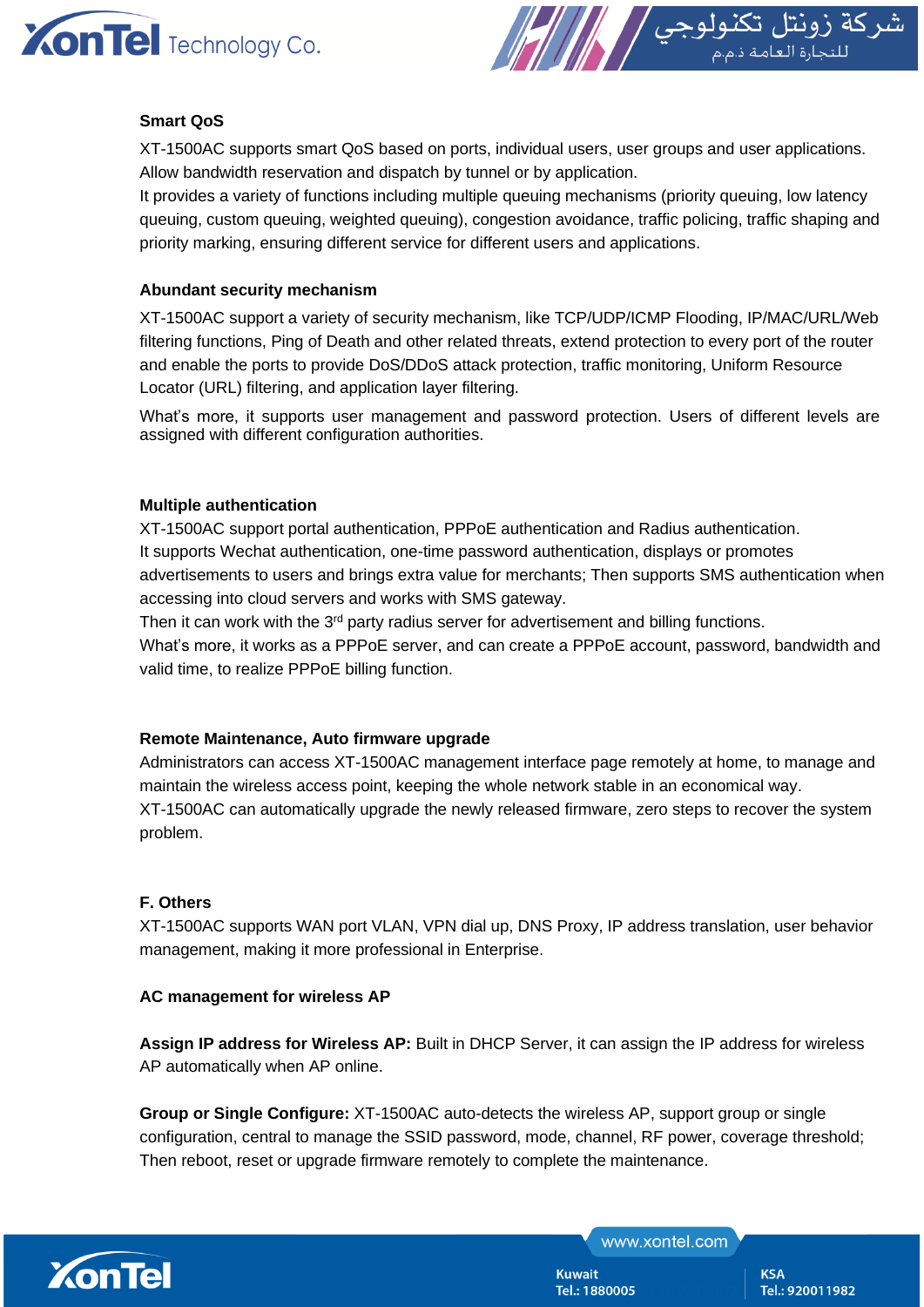



#### **Product Spec:**

| Model                       | <b>XT-1500AC</b>                                                                                               |
|-----------------------------|----------------------------------------------------------------------------------------------------------------|
| Protocol                    | IEEE 802.3, 802.3u, 802.3ab<br>TCP/IP, DHCP, ICMP, NAT, PPPoE, SNTP, HTTP, DDNS, IPsec, PPTP, L2TI<br>Protocol |
| <b>CPU</b>                  | Intel D525                                                                                                     |
| <b>DDR</b>                  | 2GB (MICRON)                                                                                                   |
| <b>SSD</b>                  | 32GB                                                                                                           |
| <b>Heat Dissipate</b>       | Super silent ball fan                                                                                          |
| Ports                       | 5 x 10/100/1000Mbps LAN ports (can set to WAN port)                                                            |
|                             | 1 x 10/100/1000Mbps WAN port                                                                                   |
|                             | 2 x USB2.0 Ports                                                                                               |
|                             | 1 x Console Port                                                                                               |
| Power                       | AC:100-240V,50HZ                                                                                               |
| Dimension                   | 440mm*240mm*44mm                                                                                               |
| <b>Working Temperature</b>  | -20 $\textdegree$ C~55 $\textdegree$ C                                                                         |
| <b>Storage Temperature</b>  | -40°C ~ 70°C                                                                                                   |
| <b>Working Humidity</b>     | 5% ~ 97%RH (No condensation)                                                                                   |
| Firmware features           |                                                                                                                |
| AP Management               | Max to access and manage 512 users                                                                             |
|                             | Max to manage 512PCS wireless AP                                                                               |
|                             | Centrally and remotely to manage/configure wireless AP                                                         |
|                             | View user's status                                                                                             |
| <b>Smart Flow Control</b>   | One click smart flow control                                                                                   |
|                             | Powerful multi line diversion                                                                                  |
|                             | <b>Application Priority Automatically</b>                                                                      |
| <b>Load Balance</b>         | Multiple WAN, multiple ISP network access                                                                      |
|                             | Intelligence load balance                                                                                      |
|                             | Ethernet line backup                                                                                           |
|                             | <b>Ethernet Superimposed</b>                                                                                   |
|                             | Policy routing: based on IP address, destination IP address, source MAC address, n                             |
|                             | domain, destination port, Extranet port, Identity binding                                                      |
|                             | Protocol binding                                                                                               |
| Routing                     | <b>Static Routing</b>                                                                                          |
| <b>Behavior Management</b>  | All-round to block P2P firmware                                                                                |
|                             | P2P flow control and bandwidth allot                                                                           |
|                             | File and URL filter                                                                                            |
|                             | Monitor network behavior at all times                                                                          |
| <b>Bandwidth limitation</b> | IP-based bandwidth limitation                                                                                  |
|                             | Safeguard / Restrict bandwidth                                                                                 |
|                             | Time strategy                                                                                                  |
|                             | IP based session restriction                                                                                   |
|                             | MAC address filter                                                                                             |



www.xontel.com